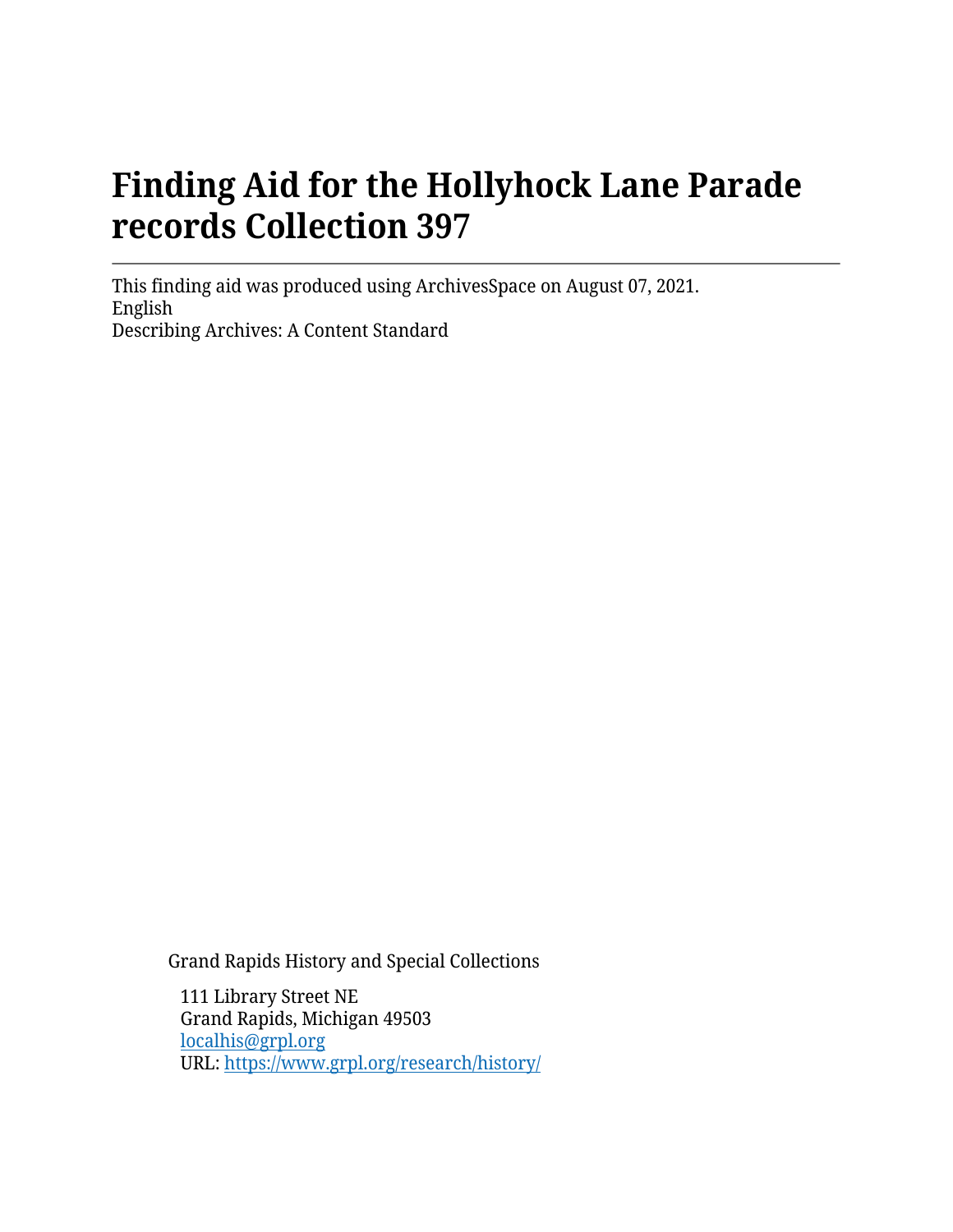## <span id="page-1-0"></span>**Table of Contents**

| 7 |
|---|
| 7 |
|   |
|   |
|   |
|   |
|   |
|   |
|   |
| 9 |
|   |
|   |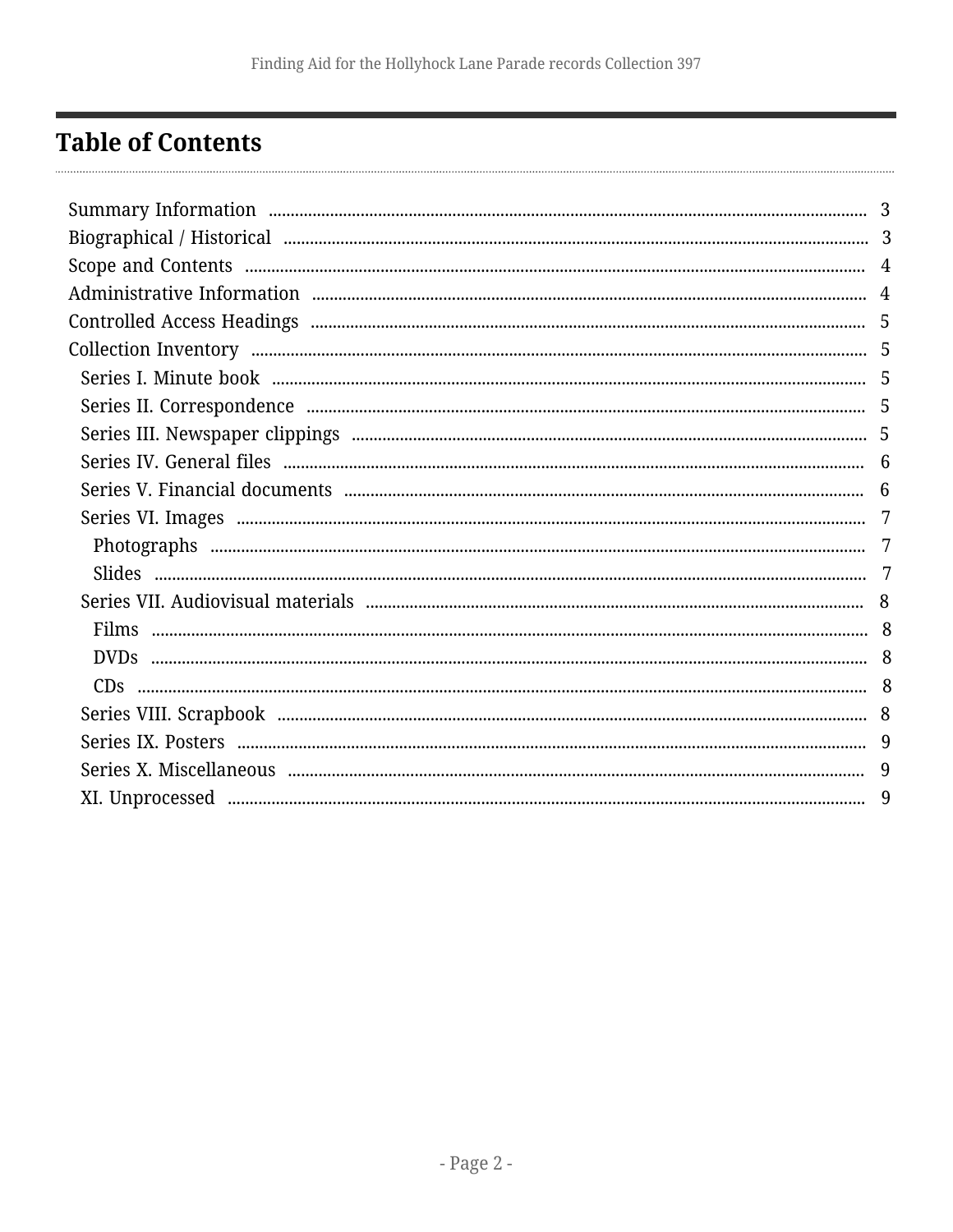### <span id="page-2-0"></span>**Summary Information**

| <b>Repository:</b>                                              | <b>Grand Rapids History and Special Collections</b>                                                                                                                                                                                                                                                                                                                                                                                                                                                                                                                                                                                                                                                            |
|-----------------------------------------------------------------|----------------------------------------------------------------------------------------------------------------------------------------------------------------------------------------------------------------------------------------------------------------------------------------------------------------------------------------------------------------------------------------------------------------------------------------------------------------------------------------------------------------------------------------------------------------------------------------------------------------------------------------------------------------------------------------------------------------|
| <b>Creator:</b>                                                 | <b>Calvin-Giddings Patriotic Association</b>                                                                                                                                                                                                                                                                                                                                                                                                                                                                                                                                                                                                                                                                   |
| Source - dnr:                                                   | Milanowski, Hank                                                                                                                                                                                                                                                                                                                                                                                                                                                                                                                                                                                                                                                                                               |
| Source - dnr:                                                   | Milanowski, Diane                                                                                                                                                                                                                                                                                                                                                                                                                                                                                                                                                                                                                                                                                              |
| Title:                                                          | <b>Hollyhock Lane Parade records</b>                                                                                                                                                                                                                                                                                                                                                                                                                                                                                                                                                                                                                                                                           |
| ID:                                                             | Collection 397                                                                                                                                                                                                                                                                                                                                                                                                                                                                                                                                                                                                                                                                                                 |
| <b>ID</b> [Archivists<br><b>Toolkit</b><br>Database::RESOURCE]: | 448                                                                                                                                                                                                                                                                                                                                                                                                                                                                                                                                                                                                                                                                                                            |
| Date [inclusive]:                                               | 1935-2012                                                                                                                                                                                                                                                                                                                                                                                                                                                                                                                                                                                                                                                                                                      |
| <b>Physical</b><br>Description:                                 | 5 Linear Feet 7 boxes                                                                                                                                                                                                                                                                                                                                                                                                                                                                                                                                                                                                                                                                                          |
| Language of the<br><b>Material:</b>                             | English.                                                                                                                                                                                                                                                                                                                                                                                                                                                                                                                                                                                                                                                                                                       |
| Abstract:                                                       | The Hollyhock Lane Parade records contain various materials<br>documenting the history of this annual Grand Rapids<br>neighborhood Independence Day parade that began in 1934 and<br>continues to the present day. Founded by residents of Calvin<br>and Giddings Avenues, the parade committee was incorporated<br>as The Calvin-Giddings Patriotic Association, Inc. The parade<br>became known as the "Hollyhock Lane Parade" due to the<br>hollyhock lined alley adjoining the two streets. The collection<br>contains many photographs, posters, newspaper clippings and<br>files. Several photographs feature U.S. Congressman Gerald R.<br>Ford who was the featured speaker at several of the parades. |

**^** [Return to Table of Contents](#page-1-0)

## <span id="page-2-1"></span>**Biographical / Historical**

The Hollyhock Lane Parade began in 1934 when several residents from Giddings and Calvin Avenues decided to have a Fourth of July parade in the alley between the two streets. Those residents were Otto Frey, Clarence Gill, Howard Lee, Orrie Sluiter, George Vruggink, and Herman Wolhferd. In 1935 the group was organized with a permit under the name Screech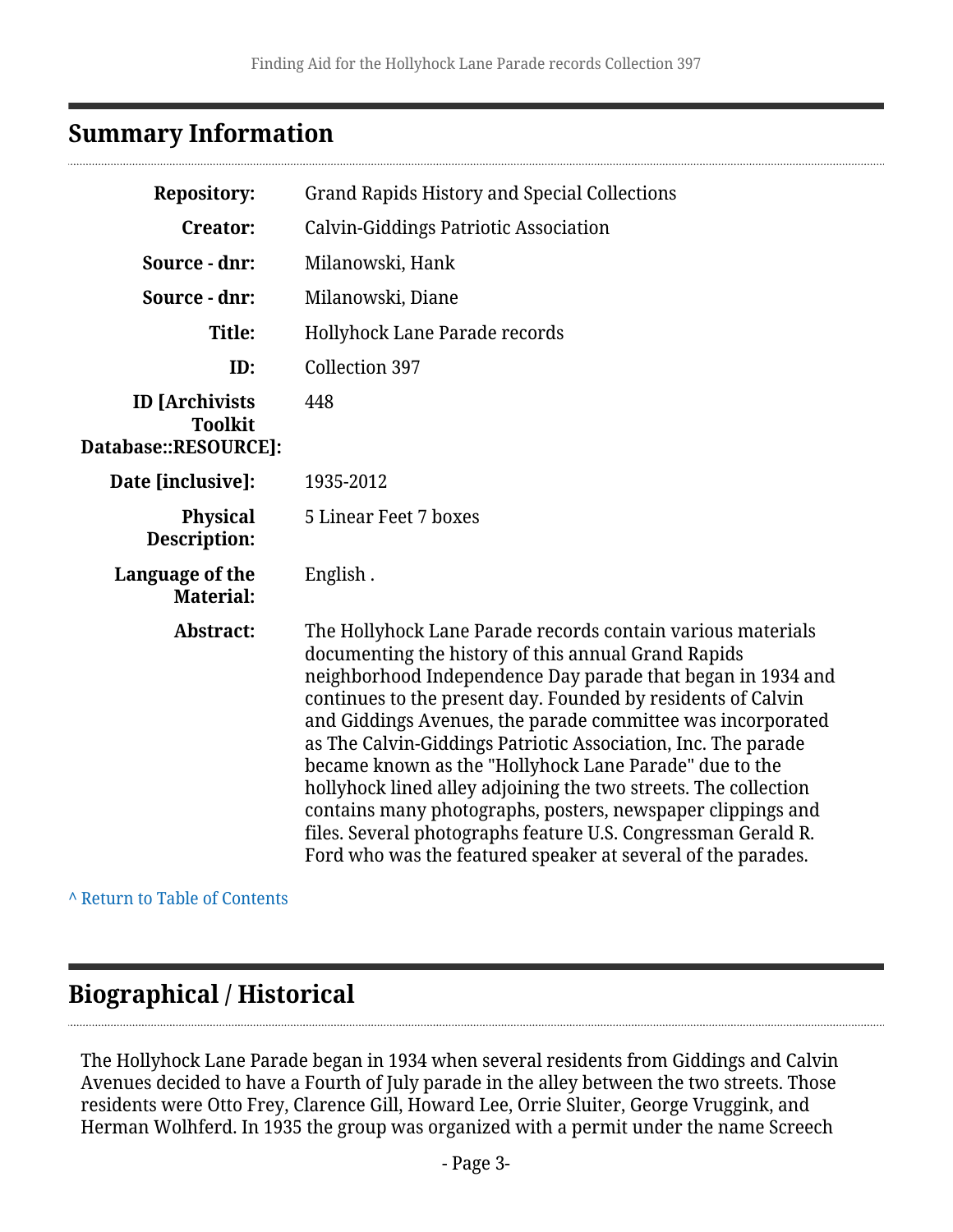Owls, Inc. By 1941, the parade committee was incorporated as The Calvin-Giddings Patriotic Association, Inc. It was in 1946 that the parade became known as the "Hollyhock Lane Parade" due to the stretch of hollyhocks that lined the alleyway.

The annual neighborhood parade is known for "instilling patriotism" and features children on decorated bicycles, floats, and the "Hollymock" marching band. Each year a neighborhood boy and girl are selected to represent Uncle Sam and Miss Liberty in costume. The parade ends with a patriotic speech. Gerald R. Ford was the speaker in 1950, 1951, 1970 and 1971 while U.S. Congressman. Due to its popularity the parade moved out of the alley and expanded to the neighborhood streets. The Hollyhock Lane Parade is the oldest continuous Independence Day Parade in the State of Michigan.

**^** [Return to Table of Contents](#page-1-0)

## <span id="page-3-0"></span>**Scope and Contents**

The collection consists of a variety of materials relating to the parade, including a minute book, correspondence, newspaper clippings, files, posters, flyers, a scrapbook, photographs, films, etc. The collection includes materials from 1935 until 2012.

**^** [Return to Table of Contents](#page-1-0)

## <span id="page-3-1"></span>**Administrative Information**

### **Publication Statement**

Grand Rapids History and Special Collections

111 Library Street NE Grand Rapids, Michigan 49503 [localhis@grpl.org](mailto:localhis@grpl.org) URL:<https://www.grpl.org/research/history/>

### **Immediate Source of Acquisition**

Gift of Diane and Hank Milanowski, 12/7/2010, accession number 2010.066; additional gift on 2/22/2012, accession number 2012.013.

#### **^** [Return to Table of Contents](#page-1-0)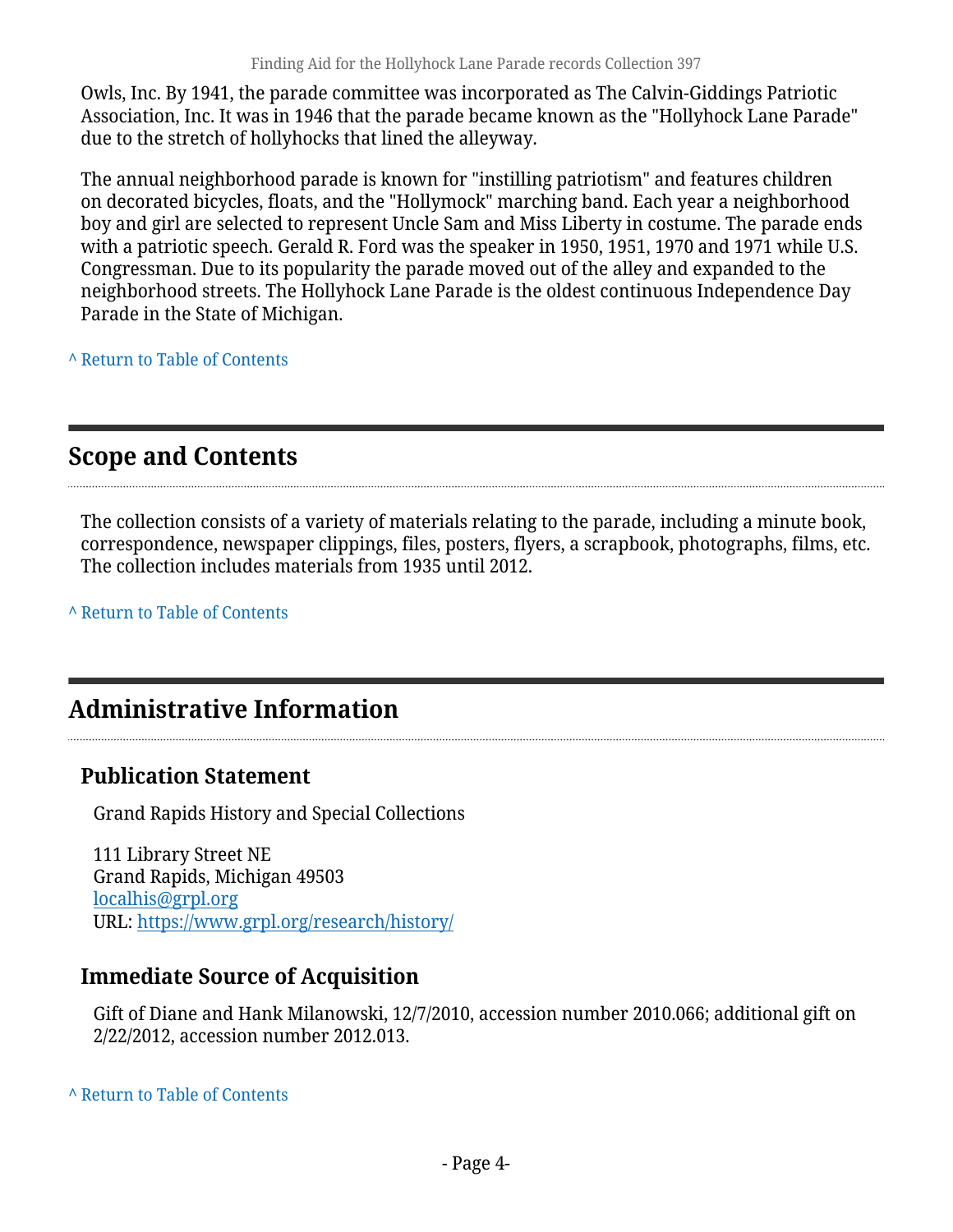### <span id="page-4-0"></span>**Controlled Access Headings**

- Ottawa Hills (Grand Rapids, Mich.)
- records (documents)
- Parades -- Michigan -- Grand Rapids
- Grand Rapids (Mich.) -- History
- Fourth of July celebrations -- Michigan -- Grand Rapids
- Calvin-Giddings Patriotic Association
- Milanowski, Hank
- Milanowski, Diane

## <span id="page-4-1"></span>**Collection Inventory**

#### <span id="page-4-2"></span>**Series I. Minute book**

| <b>Title/Description</b>                                    | Instances |          |
|-------------------------------------------------------------|-----------|----------|
| Secretary's minute book and two loose leaf items, 1941-1959 | Box 1     | Folder 1 |

#### **^** [Return to Table of Contents](#page-1-0)

### <span id="page-4-3"></span>**Series II. Correspondence**

| <b>Title/Description</b>                          | <b>Instances</b> |          |
|---------------------------------------------------|------------------|----------|
| Correspondence, 1941                              | Box 1            | Folder 2 |
| Correspondence, 1959, 1975-1984, (1975-1984)      | Box 1            | Folder 3 |
| Presidential and Congressional letters, 1959-1984 | Box 1            | Folder 4 |

#### **^** [Return to Table of Contents](#page-1-0)

### <span id="page-4-4"></span>**Series III. Newspaper clippings**

| <b>Title/Description</b>       | <b>Instances</b> |          |
|--------------------------------|------------------|----------|
| Newspaper clippings, 1971-1979 | Box 1            | Folder 5 |
| Newspaper clippings, 1980-1984 | Box 1            | Folder 6 |
| Newspaper clippings, 1986-1989 | Box 1            | Folder 7 |
| Newspaper clippings, 1991-1994 | Box 1            | Folder 8 |
| Newspaper clippings, 1995-1999 | Box 1            | Folder 9 |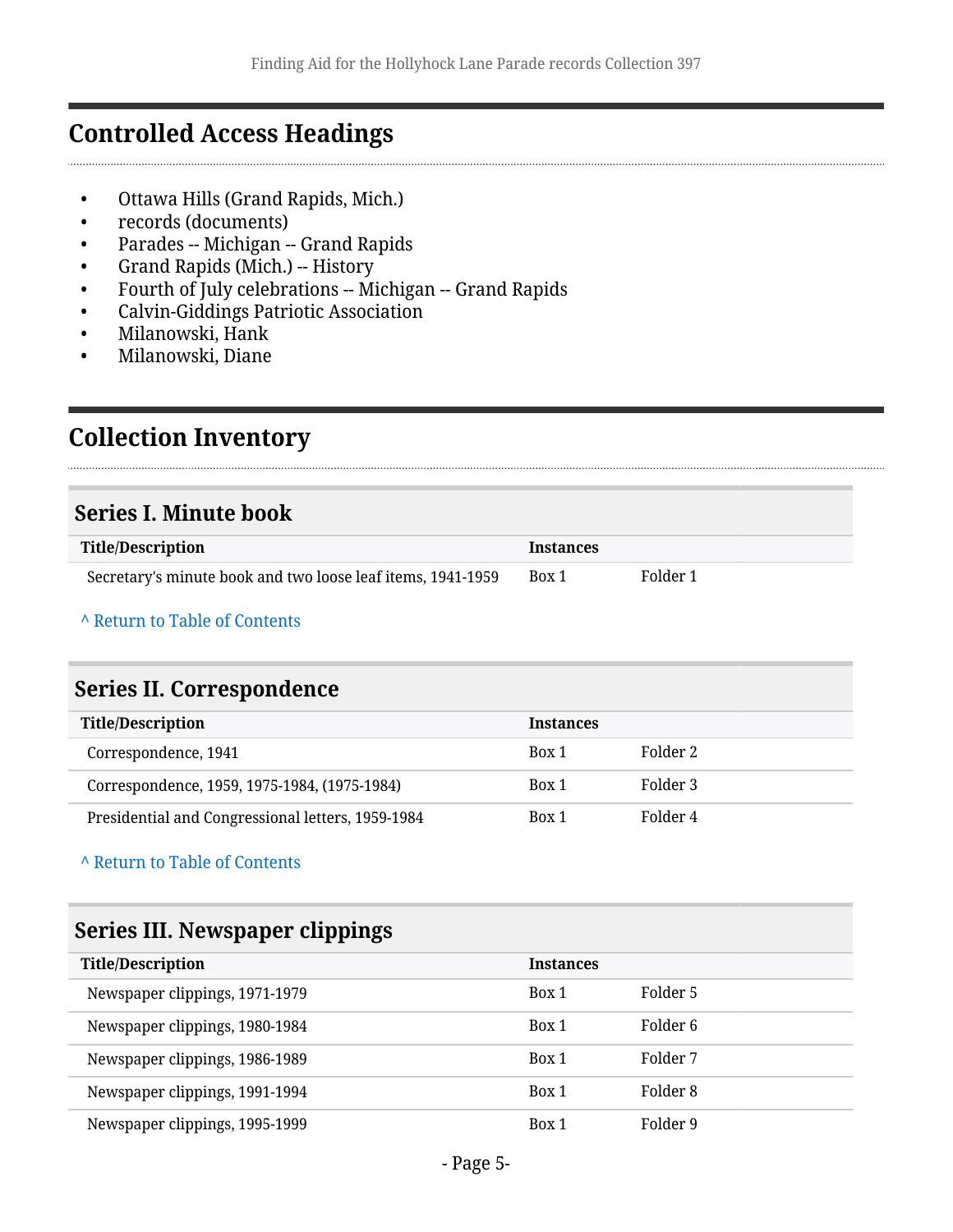| Newspaper clippings, 2000-2004 | Box 1 | Folder 10 |
|--------------------------------|-------|-----------|
| Newspaper clippings, 2006-2009 | Box 1 | Folder 11 |

### <span id="page-5-0"></span>**Series IV. General files**

| <b>Title/Description</b>                                                               | <b>Instances</b> |                     |
|----------------------------------------------------------------------------------------|------------------|---------------------|
| Files, 1949-1957                                                                       | Box 3            | Folder 1            |
| Files, 1959-1975                                                                       | Box 2            | Folder 1            |
| Street lighting project, 1971                                                          | Box 2            | Folder 2            |
| Public Museum donation documents, 1980-2004                                            | Box 2            | Folder 3            |
| Files, 1984                                                                            | Box 2            | Folder 4            |
| Files, 1987                                                                            | Box 2            | Folder 5            |
| Files, 1988                                                                            | Box 2            | Folder <sub>6</sub> |
| Files, 1989-1990                                                                       | Box 2            | Folder 7            |
| Files, 1991-1993, 1996, (1991-1993)                                                    | Box 2            | Folder <sub>8</sub> |
| Maps of parade route, 1997, 2010                                                       | Box 2            | Folder 9            |
| Flyers, 2004-2010                                                                      | Box 2            | Folder 10           |
| Files (including 75th Anniversary pamphlet with a history of<br>the parade), 2009-2012 | Box 2            | Folder 11           |
| Files, undated                                                                         | Box 2            | Folder 12           |

#### **^** [Return to Table of Contents](#page-1-0)

## <span id="page-5-1"></span>**Series V. Financial documents**

| <b>Title/Description</b>                | <b>Instances</b> |           |
|-----------------------------------------|------------------|-----------|
| United States Annual Returns, 1942-1949 | Box 2            | Folder 13 |
| United States Annual Returns, 1951-1959 | Box 2            | Folder 14 |
| United States Annual Returns, 1960-1969 | Box 2            | Folder 15 |
| Michigan Annual Reports, 1941-1949      | $Box$ 3          | Folder 2  |
| Michigan Annual Reports, 1950-1959      | Box 3            | Folder 3  |
| Michigan Annual Reports, 1960-1969      | Box 3            | Folder 4  |
| Michigan Annual Reports, 1970-1981      | Box 3            | Folder 5  |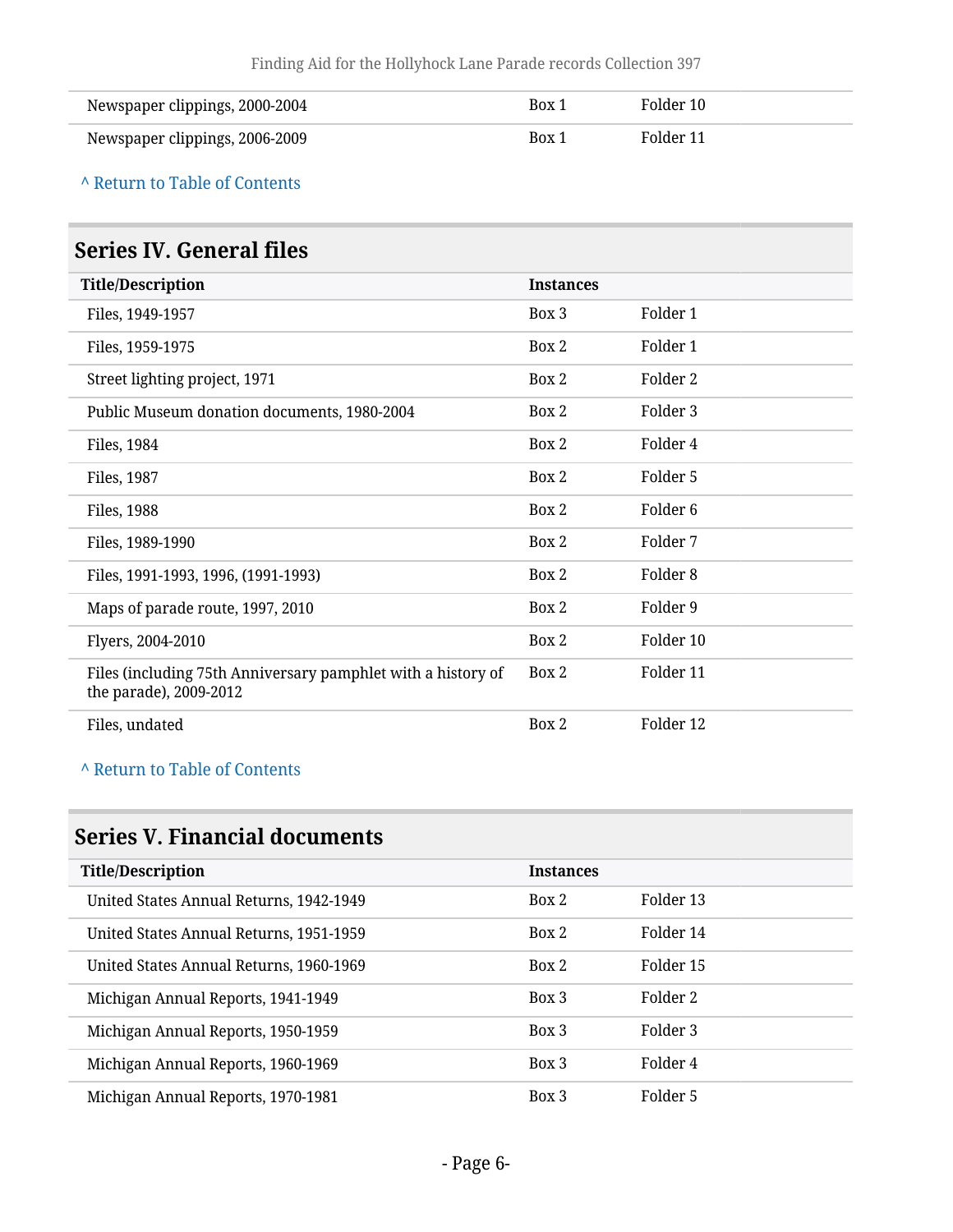## <span id="page-6-0"></span>**Series VI. Images**

<span id="page-6-2"></span><span id="page-6-1"></span>

| <b>Photographs</b>                                   |                  |                     |  |
|------------------------------------------------------|------------------|---------------------|--|
| <b>Title/Description</b>                             | <b>Instances</b> |                     |  |
| Photographs, 1940s                                   | Box 4            | Folder 1            |  |
| Photographs, 1940s                                   | Box 4            | Folder <sub>2</sub> |  |
| Photographs, 1950                                    | Box 4            | Folder 3            |  |
| Photographs (featuring Gerald R. Ford), July 4, 1950 | Box 1            | Folder 12           |  |
| Photographs (featuring Gerald R. Ford), July 4, 1950 | Box 1            | Folder 13           |  |
| Photographs (featuring Gerald R. Ford), 1950         | Box 4            | Folder 4            |  |
| Photographs, 1950                                    | Box 4            | Folder 5            |  |
| Photographs, 1970, 1977-79, (1977-1979)              | Box 4            | Folder <sub>6</sub> |  |
| Photographs, 1980-1989                               | Box 4            | Folder 7            |  |
| Photographs, 1990-1993                               | Box 4            | Folder <sub>8</sub> |  |
| Photographs, 1994-1996                               | Box 4            | Folder 9            |  |
| Photographs, 1997                                    | Box 4            | Folder 10           |  |
| Photographs, 1998-1999                               | Box 4            | Folder 11           |  |
| Photographs, 2000-2001                               | Box 4            | Folder 12           |  |
| Photographs, 2002-2003                               | Box 4            | Folder 13           |  |
| Photographs (featuring Mayor George Heartwell), 2004 | Box 4            | Folder 14           |  |
| Photographs, 2005, 2008                              | Box 4            | Folder 15           |  |
| Photographs (featuring George Vruggink), undated     | Box 4            | Folder 16           |  |
| <b>Slides</b>                                        |                  |                     |  |
| <b>Title/Description</b>                             | <b>Instances</b> |                     |  |
| Slides, 1951-1952                                    | Box 5            | carton 1            |  |
| Slides, July 4, 1973                                 | Box 5            | carton 1            |  |
| Slides, July 4, 1973                                 | Box 5            | carton 1            |  |
| Slides [2021.076], 1972-1975                         | Box 5            | carton 1            |  |
| Slides [2021.076], 1976-1977                         | Box 5            | carton 1            |  |
| Slides [2021.076], 1980-1981                         | Box 5            | carton 1            |  |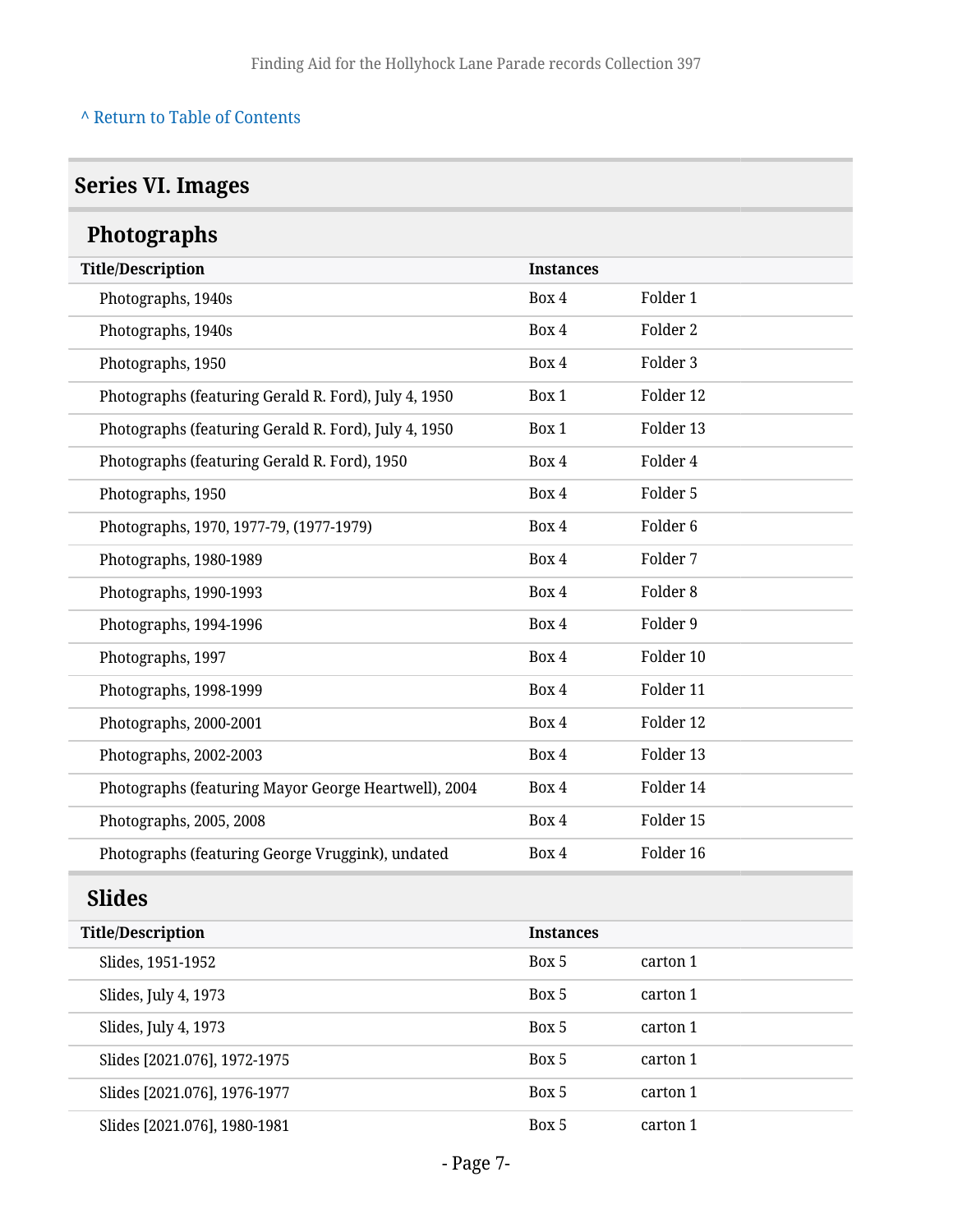## <span id="page-7-0"></span>**Series VII. Audiovisual materials**

### <span id="page-7-1"></span>**Films**

| <b>Title/Description</b>                                                          | <b>Instances</b> |           |
|-----------------------------------------------------------------------------------|------------------|-----------|
| July 4, 1950 parade, 16mm film, July 4, 1950                                      | Box 5            | carton 2  |
| <b>Conditions Governing Access:</b>                                               |                  |           |
| <b>Conditions Governing Access</b>                                                |                  |           |
| Film is damaged, needs restoration. Film cannot be<br>viewed in current state.    |                  |           |
| 16mm film, Cine-Kodak Kodachrome, 1953                                            | Box 5            | carton 3  |
| 16mm film, Ansco Color film, circa 1953                                           | Box 5            | carton 4  |
| July 4, 1954 parade, 16mm film, Cine-Kodak Kodachrome,<br>July 4, 1954            | Box 5            | carton 5  |
| 16mm film, Kodachrome, circa July 1955                                            | Box 5            | carton 6  |
| 16mm film, Cine-Kodak Kodachrome, circa July 1955                                 | Box 5            | carton 7  |
| 120 video Hi8/60 Digital 8 cassette                                               | Box 5            | carton 8  |
| <b>DVDs</b>                                                                       |                  |           |
| <b>Title/Description</b>                                                          | <b>Instances</b> |           |
| Hollyhock Lane 75th, 2009                                                         | Box 5            | carton 9  |
| Hollyhock Lane 75th, 2009                                                         | Box 5            | carton 10 |
| <b>CDs</b>                                                                        |                  |           |
| <b>Title/Description</b>                                                          | <b>Instances</b> |           |
| Hollyhock Lane Parade by Carol Johnson, CD accompanied<br>with lyrics sheet, 2009 | Box 5            | Folder 11 |
| A Return to Table of Contents                                                     |                  |           |

## <span id="page-7-4"></span><span id="page-7-3"></span><span id="page-7-2"></span>**Series VIII. Scrapbook**

| <b>Title/Description</b> | <b>Instances</b> |
|--------------------------|------------------|
| Scrapbook, 1935-1972     | Box 6            |